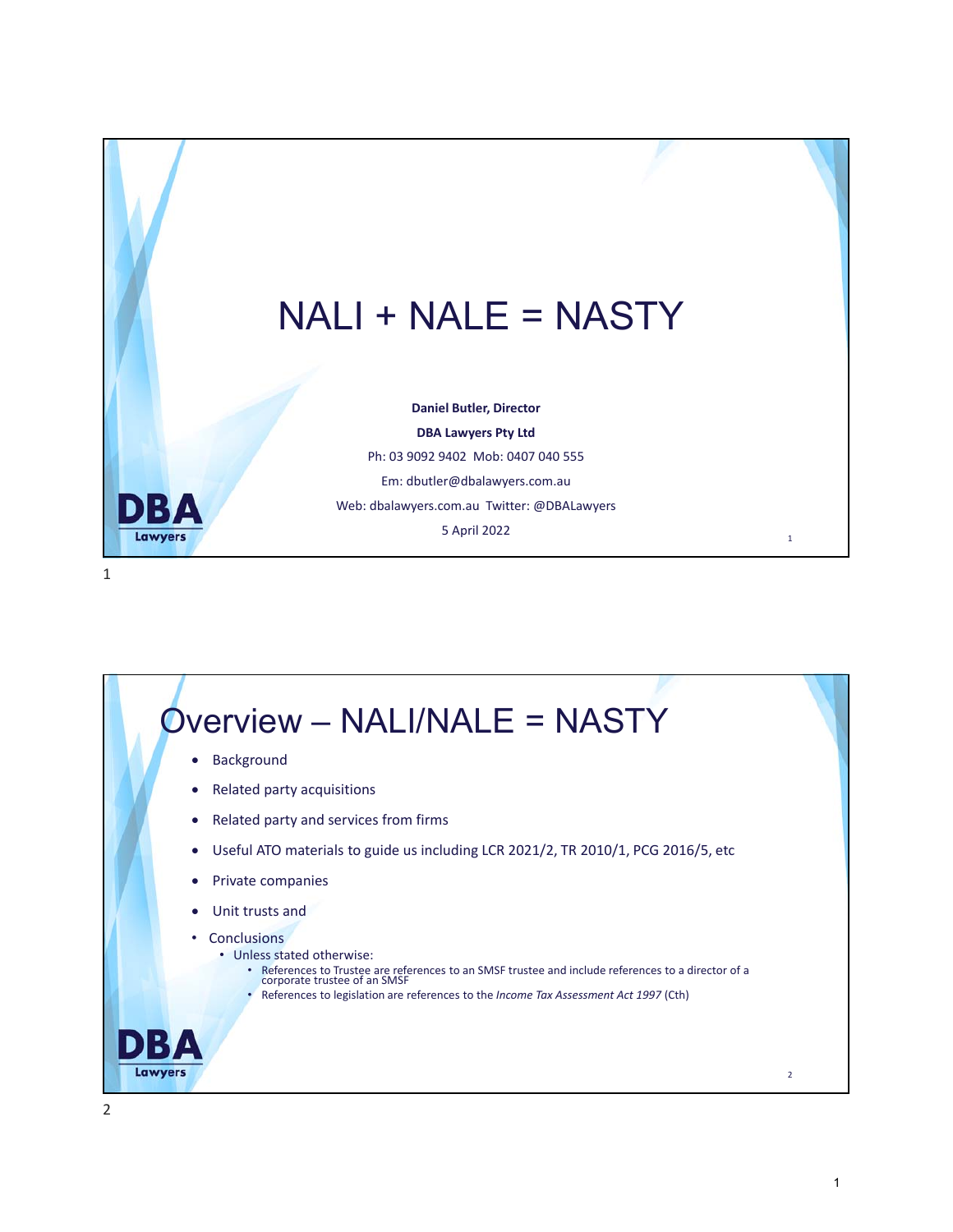

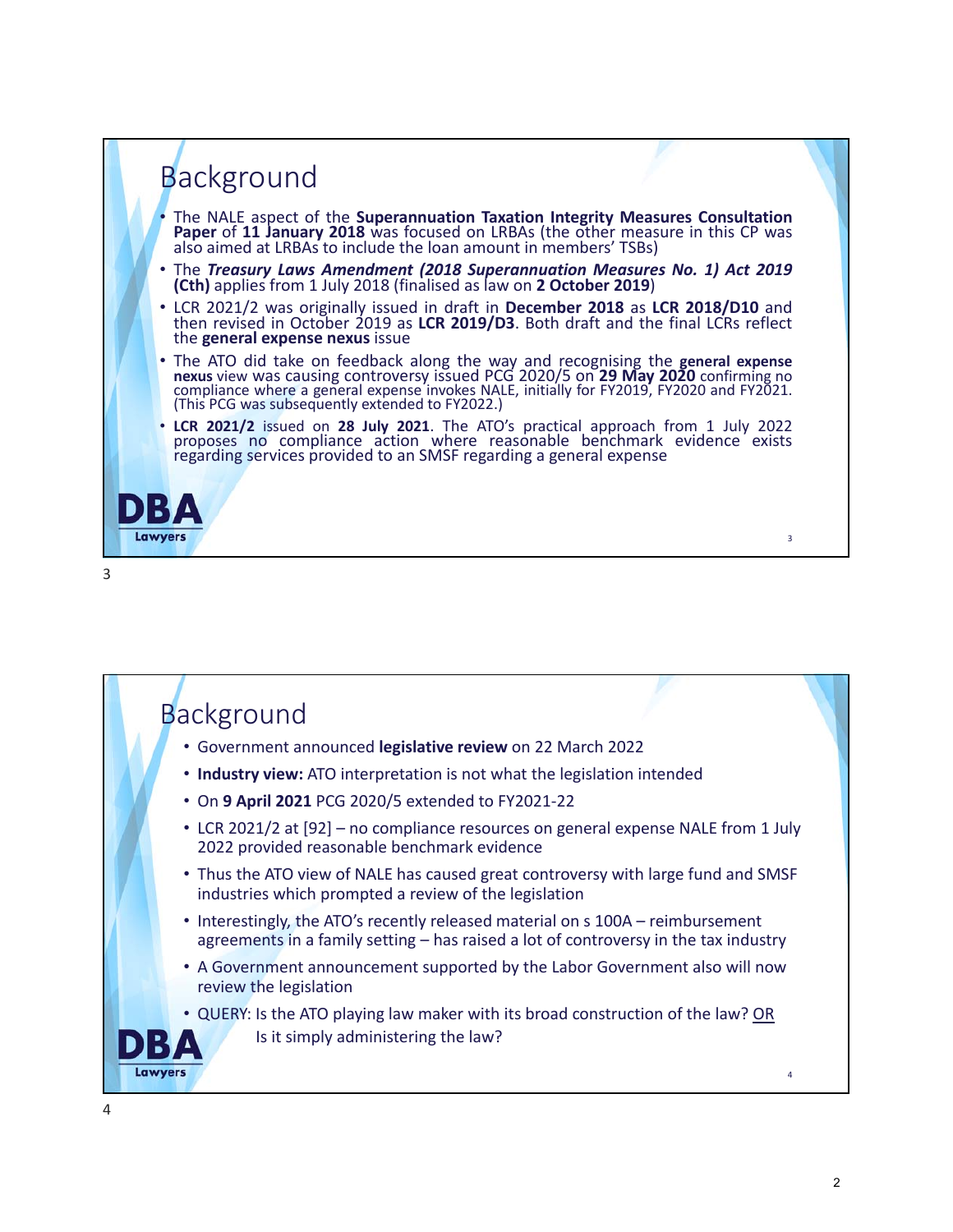#### **Background** • The Government's announcement on 22 March 2022: *The Morrison Government intends to make legislative changes to ensure the NALE provisions operate as envisaged. To achieve this, the Government and Treasury will consult with relevant industry stakeholders on the appropriate operation of the NALI and expense provisions, ... The Government understands that some industry stakeholders have concerns regarding the interpretation of these provisions by the ATO in a recent Law Companion Ruling and the implications of this ruling for both APRA‐regulated funds and SMSFs. Senator Jane Hume stated: "We have heard the concerns of the industry and will work to amend the law to make sure it operates as intended*."



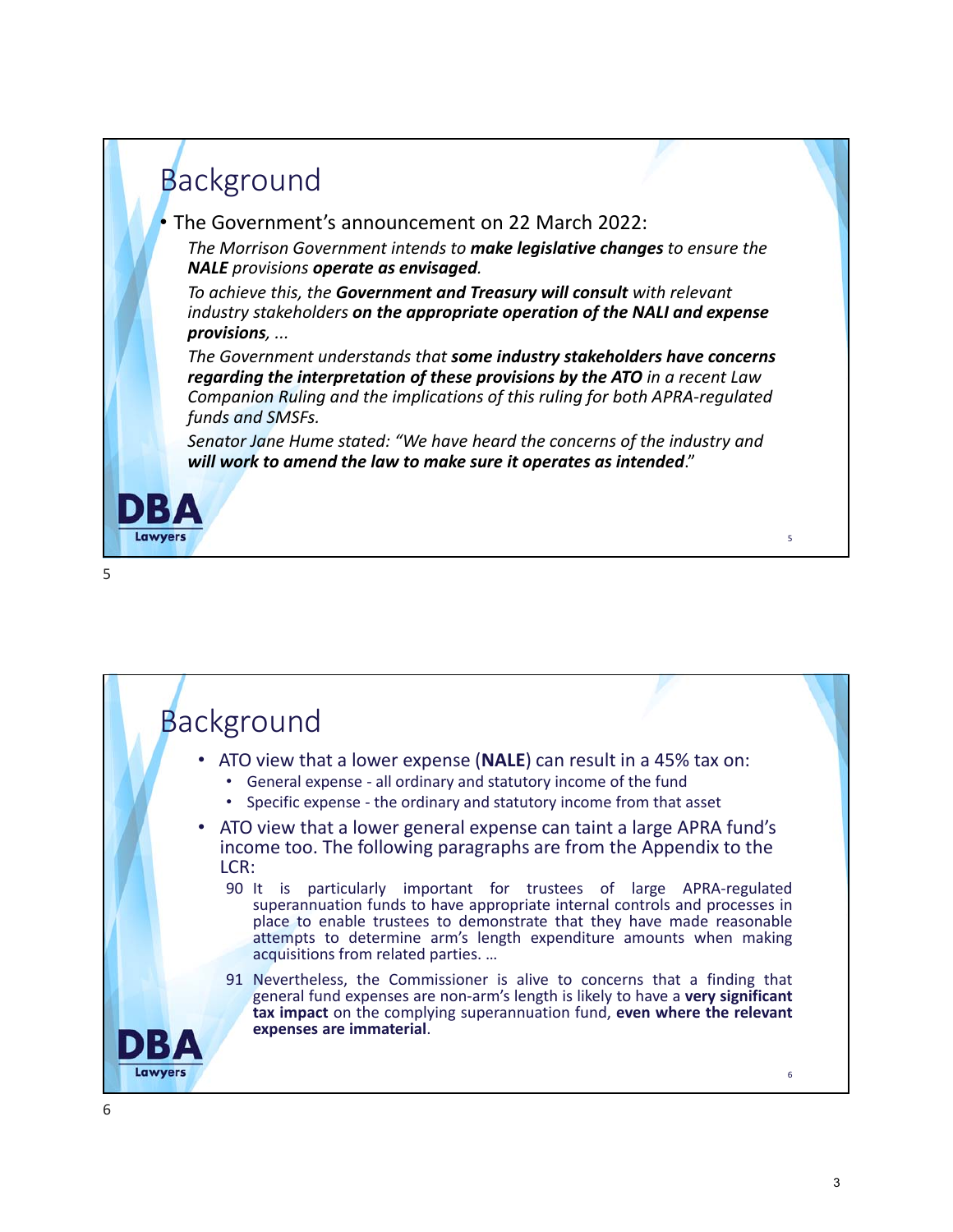

### **Background**

#### • Extracts from LCR 2021/2:

18. [NALE] *incurred to acquire an asset (including associated financing costs) will have a sufficient nexus to all ... income derived by the ... fund in respect of that asset. This includes any capital gain derived on the disposal of the asset (see Example 1 of this Ruling). … even where the trustee subsequently refinances the borrowing arrangement on arm's length terms …*

*…*

*21 Where a … fund incurs* [NALE] *of a recurrent nature (that does not relate to the acquisition of an asset) under a scheme that only has a nexus with the fund deriving … income during a particular income year, and subsequently ceases to incur that* [NALE] *in a later income year, income derived by the fund in that later income year is not NALI (see Example 2 of this Ruling). Interest expenses incurred under a … (LRBA) is an example of recurrent expenditure that is incurred in relation to an acquisition of an asset.*

DIX **Lawyers**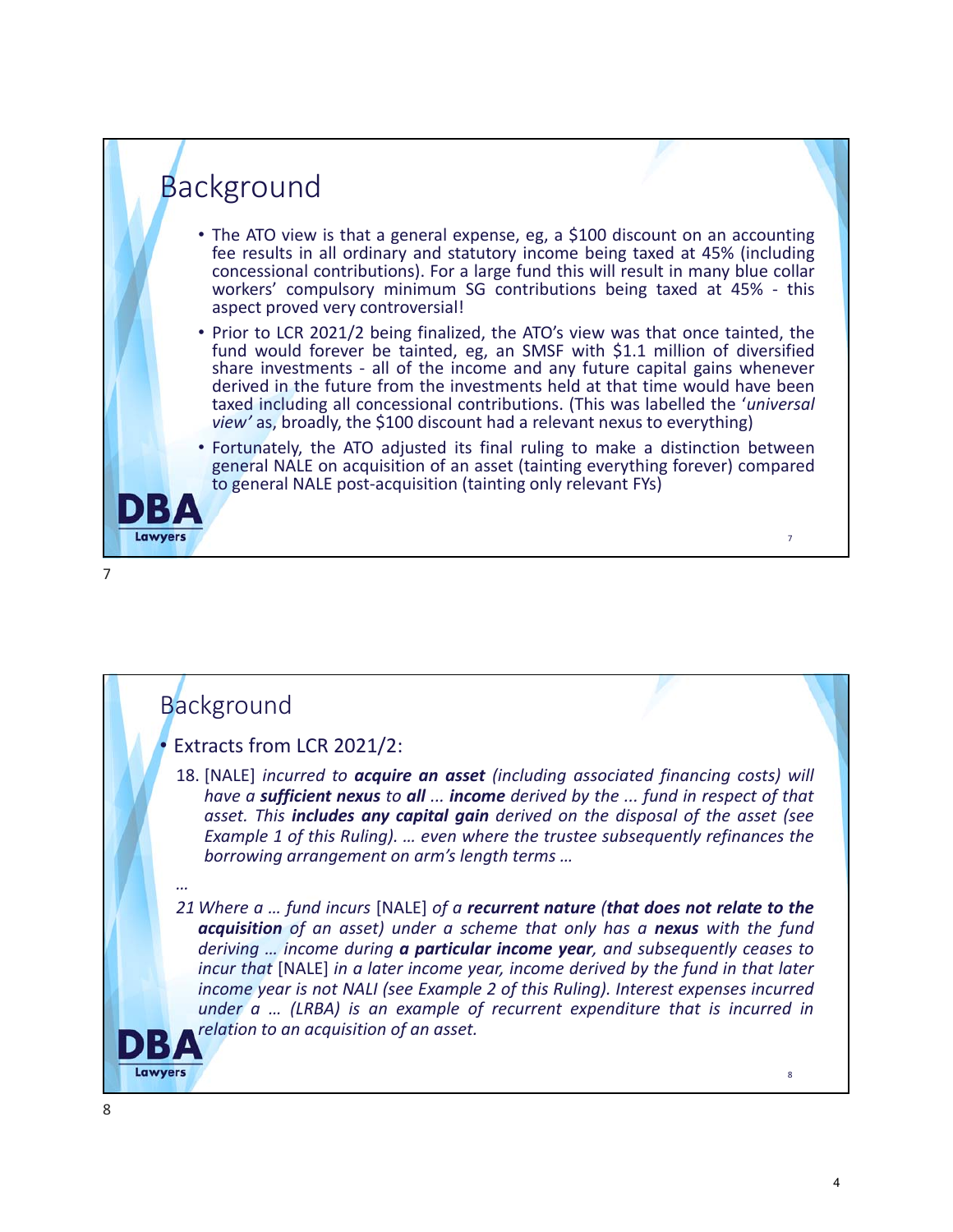|                  |                                                                                                                | <b>Background</b>                                                                                                                                                                                                                                                                                                                     |  |
|------------------|----------------------------------------------------------------------------------------------------------------|---------------------------------------------------------------------------------------------------------------------------------------------------------------------------------------------------------------------------------------------------------------------------------------------------------------------------------------|--|
|                  | • Sec 295-550(1):<br>An amount of *ordinary income or *statutory income is <b>non arm's length income</b> of a |                                                                                                                                                                                                                                                                                                                                       |  |
|                  |                                                                                                                | *complying superannuation fund  if, as a result of a *scheme the parties to which were not<br>dealing with each other at *arm's length in relation to the scheme, one or more of the following<br>applies:                                                                                                                            |  |
| <b>ITAA 1997</b> |                                                                                                                | (a) the amount of the income is more than the amount that the entity might have been<br>expected to derive if those parties had been dealing with each other at arm's length in<br>relation to the scheme;                                                                                                                            |  |
|                  |                                                                                                                | (b) in gaining or producing the income, the entity incurs a <b>loss, outgoing or expenditure</b> of an<br>amount that is less than the amount of a loss, outgoing or expenditure that the entity<br>might have been expected to incur if those parties had been dealing with each other at<br>arm's length in relation to the scheme; |  |
|                  | $\left( c\right)$                                                                                              | in gaining or producing the income, the entity does <b>not incur</b> a <b>loss, outgoing or</b><br>expenditure that the entity might have been expected to incur if those parties had been<br>dealing with each other at arm's length in relation to the scheme.<br>[Emphasis added]                                                  |  |
|                  |                                                                                                                | Paras (b) & (c) were added for NALE - from 1 July 2018                                                                                                                                                                                                                                                                                |  |
| Lawyers          |                                                                                                                | 9                                                                                                                                                                                                                                                                                                                                     |  |

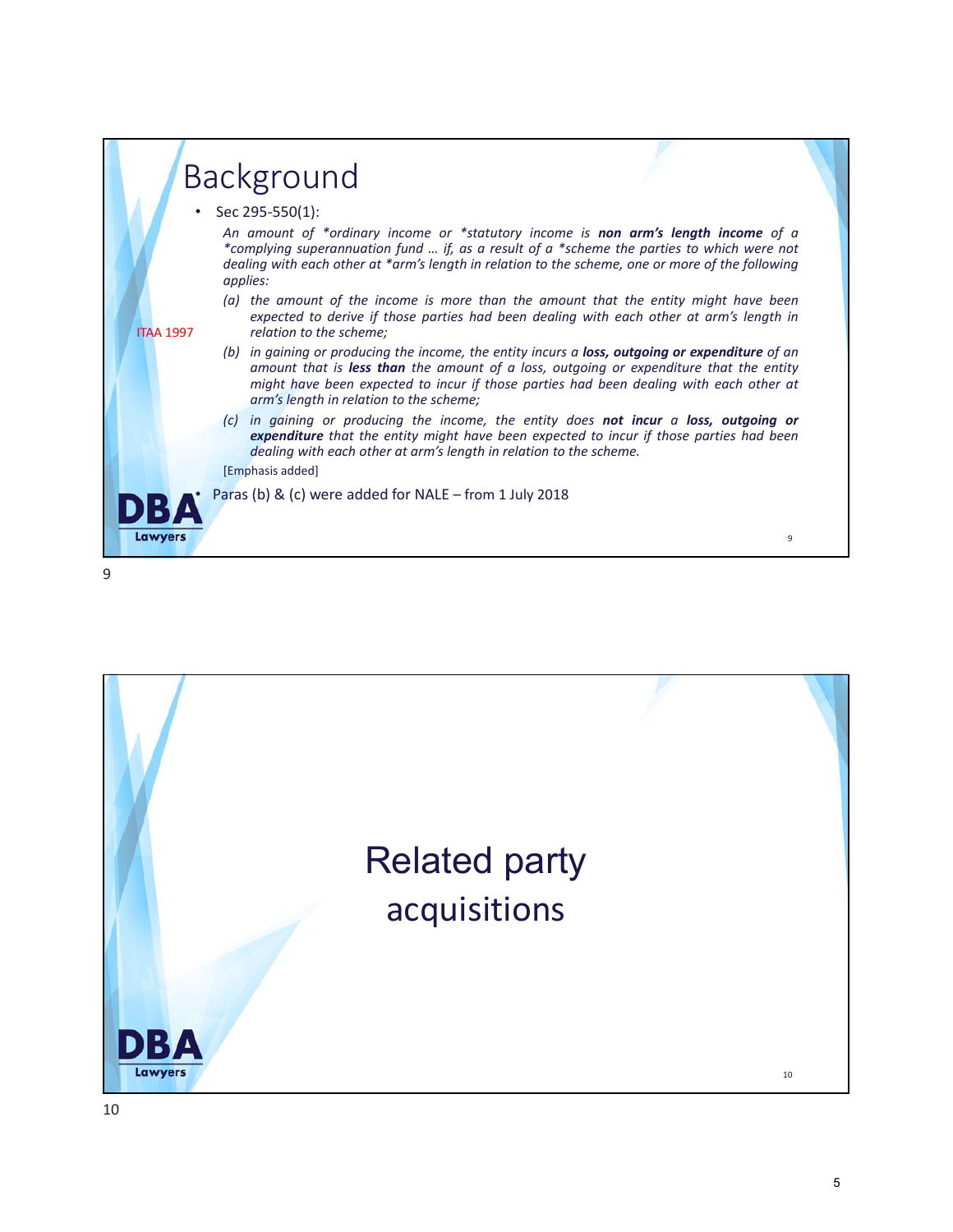

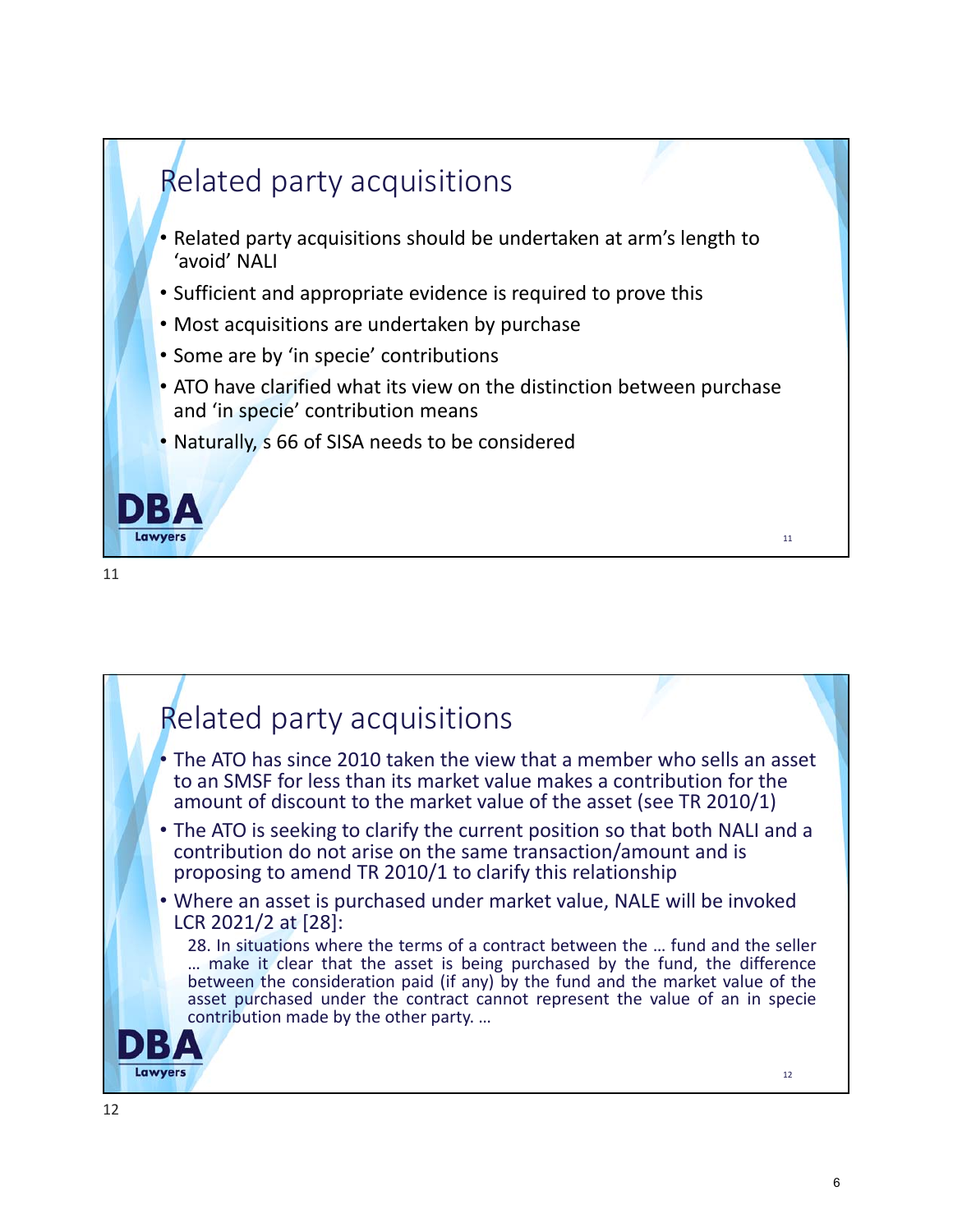

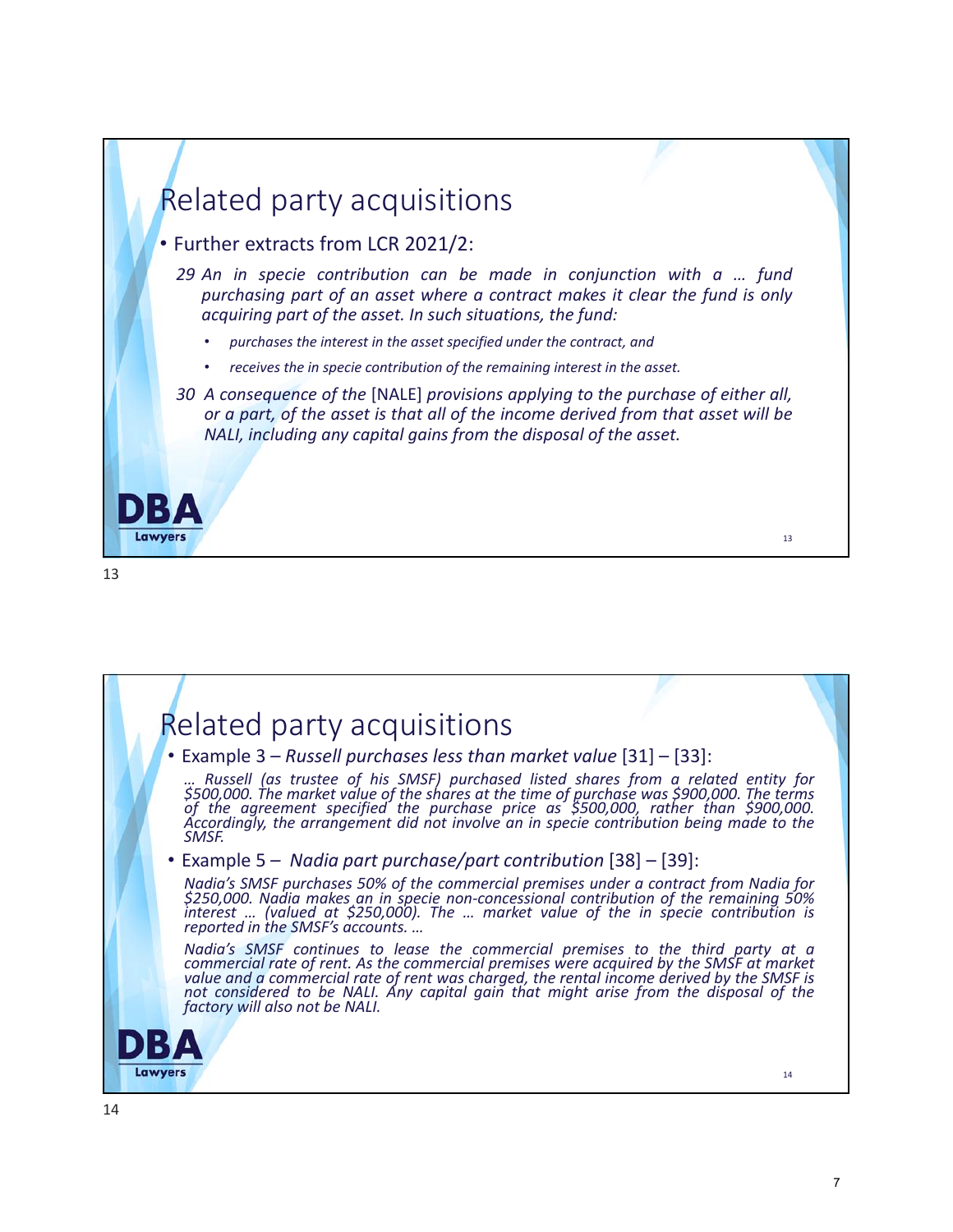

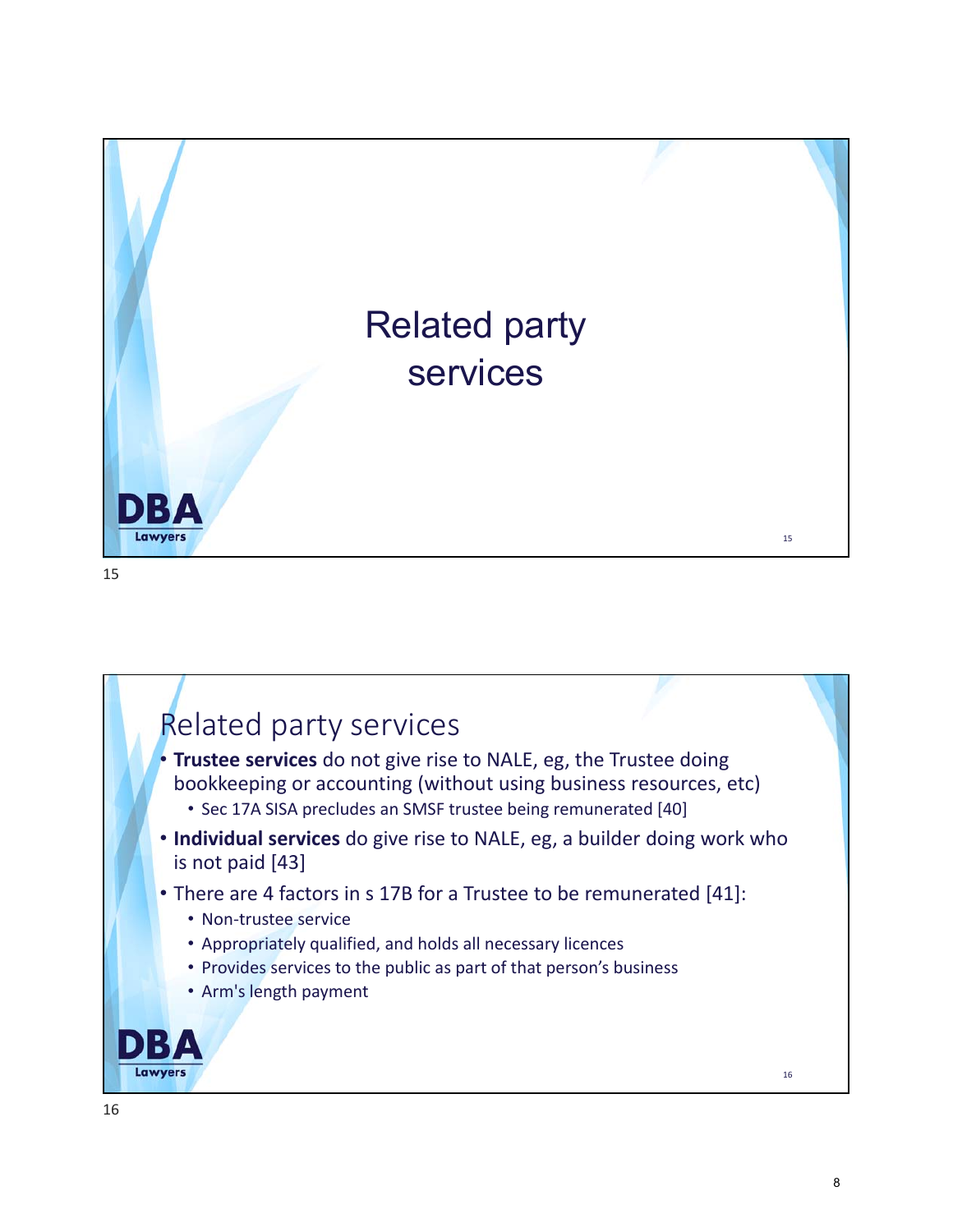

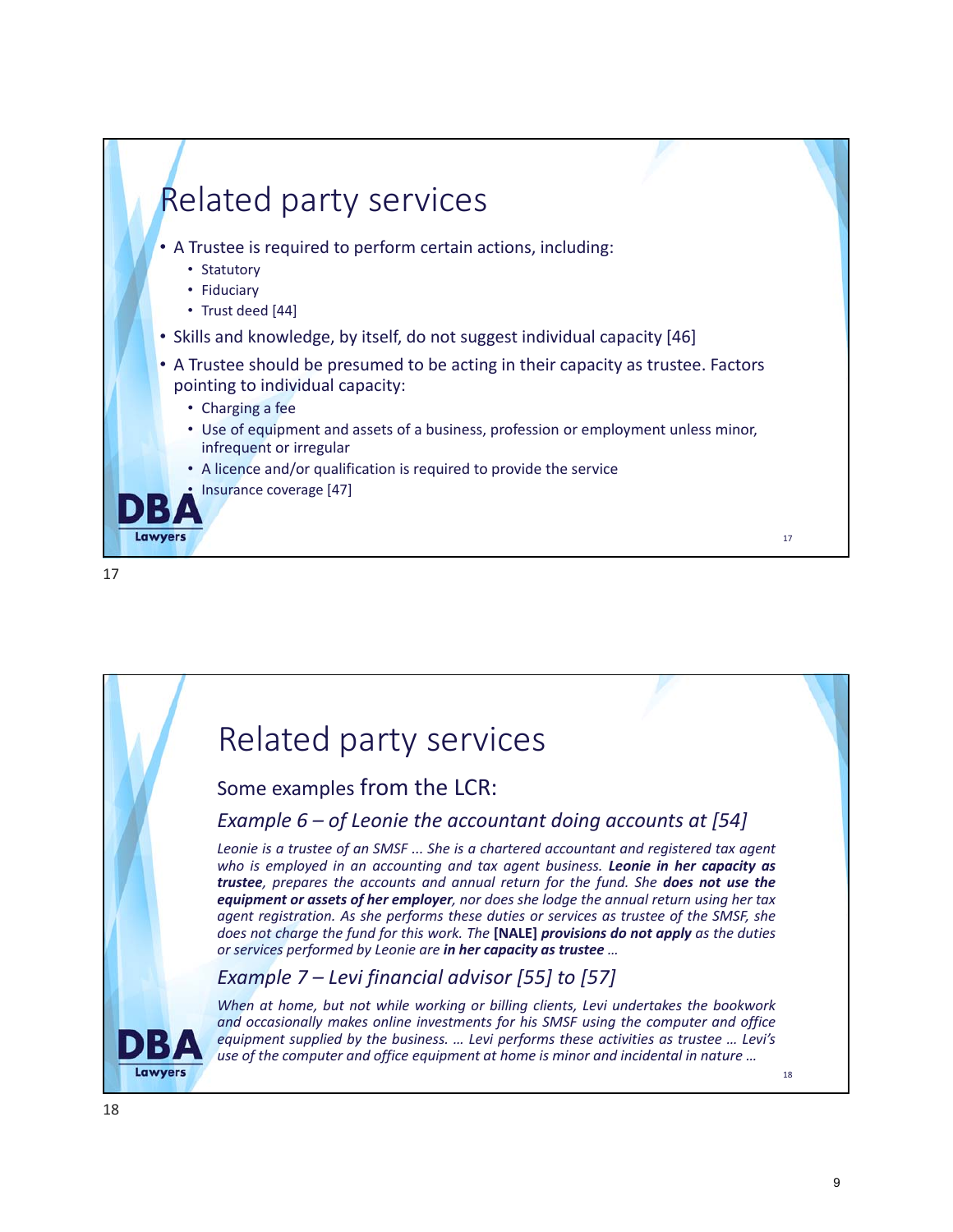

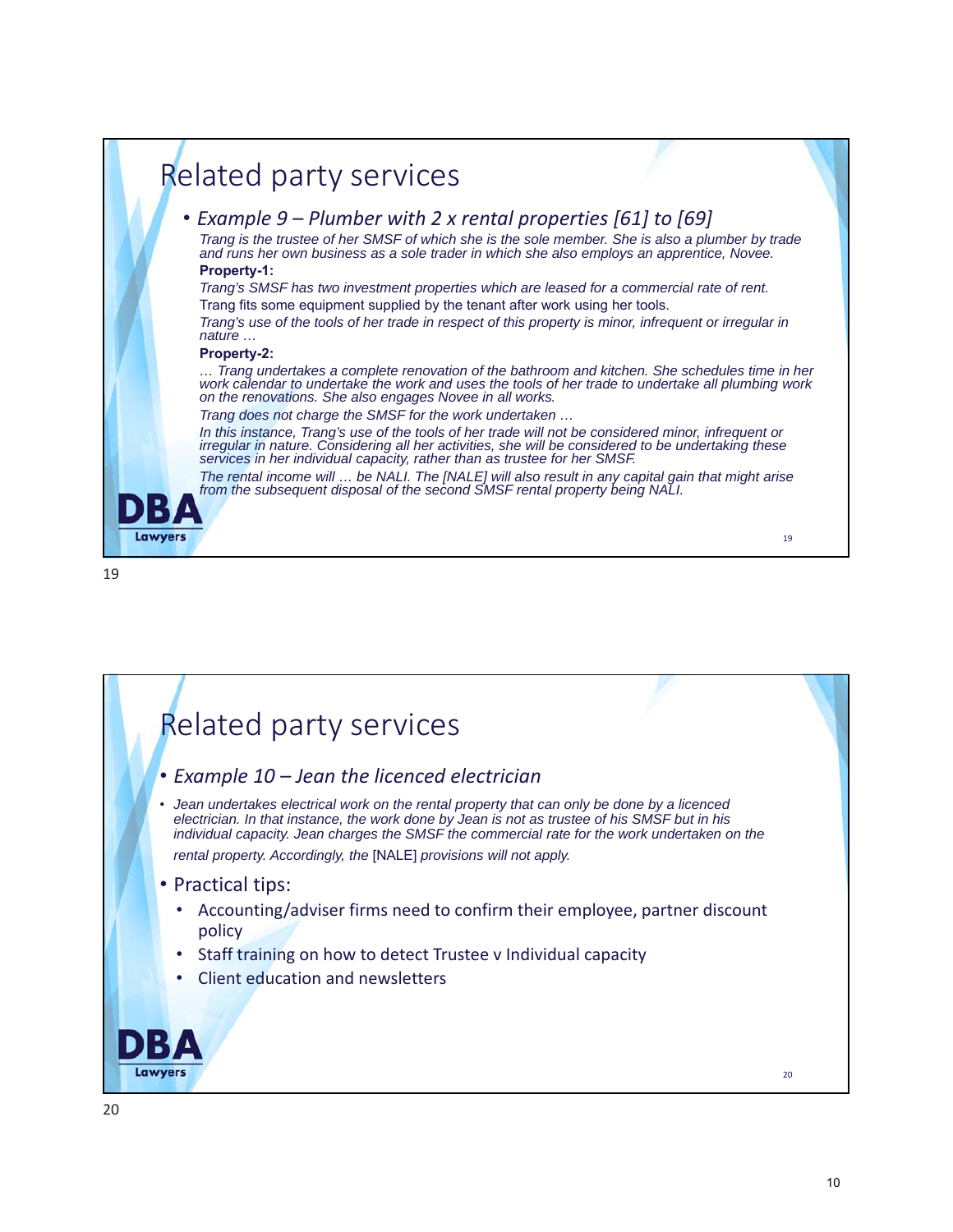## Related party services

LCR 2021/2, Example 11 *–* Sharon the real estate agent at [72] – [75]:

*Sharon is a director of the Corporate trustee of an SMSF of which she is the sole member. She is a licensed real estate agent and is the director of Ringo Real Estate Pty Ltd (Ringo RE) which runs a real estate business, including property management services for rental properties. The SMSF holds a residential property which it leases for a commercial rate of rent. Sharon provides property management services to the SMSF as a licenced real estate agent. She utilises the equipment and assets of Ringo RE (including the business' website) in performing these services. Her actions are covered by the applicable insurance policies …. Accordingly, Sharon provides property management services in her individual capacity to the SMSF with respect to the residential property. Ringo RE does not have a discount policy … She charges the SMSF 50% of the price for her services that Ringo RE would otherwise charge a party.*

*As such, there is sufficient nexus between the* [NALE] *and the rental income derived from the residential property. …*

*Due to the nature of the* [NALE]*, there will not be a sufficient nexus between the non‐arm's length expenditure and any future capital gain made by the SMSF on the disposal of the residential property. [NB: this para 75 was added – presumably due to it being a recurrent expense not related to the acquisition of the asset]*  $21$ 



**Lawyers** 

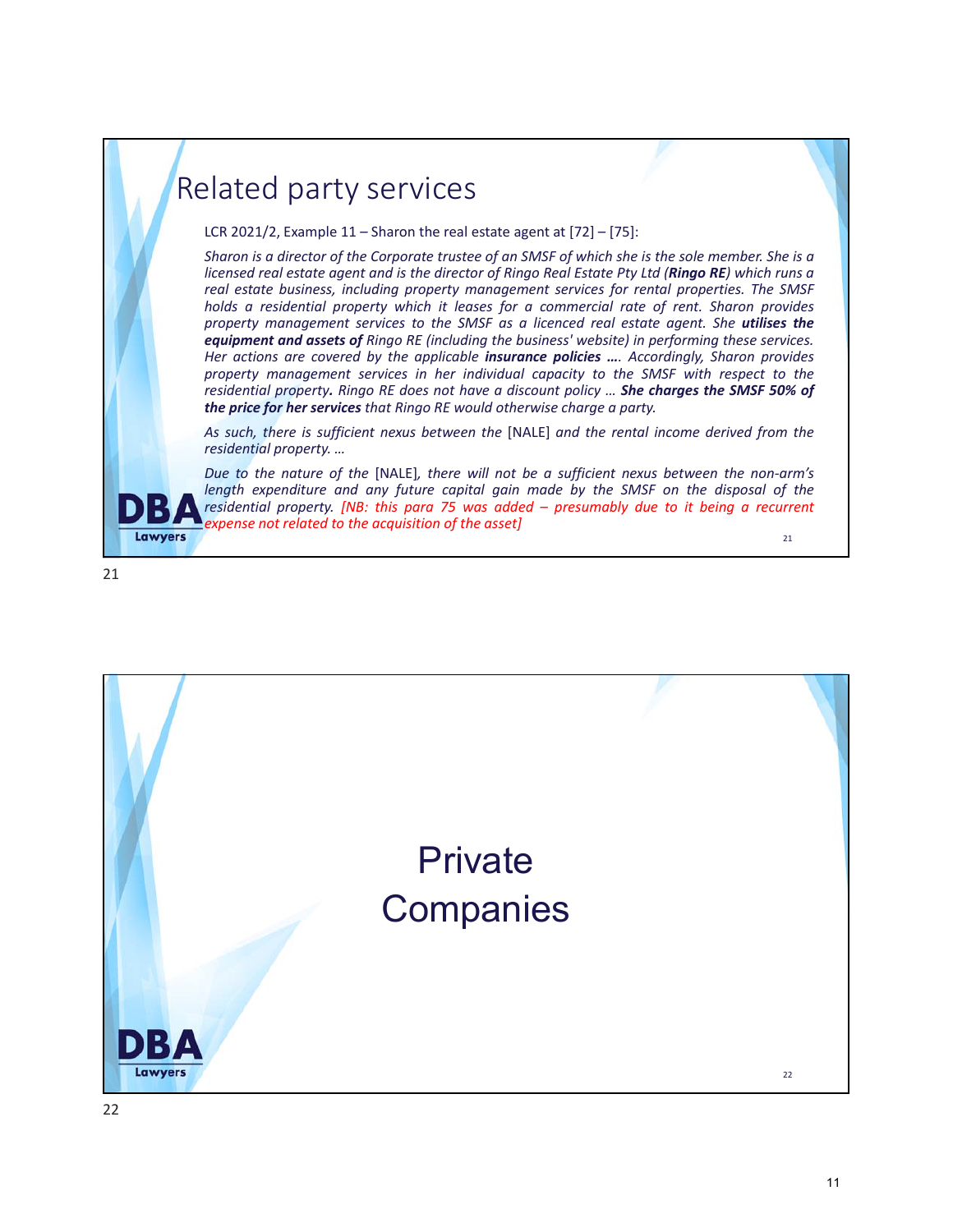

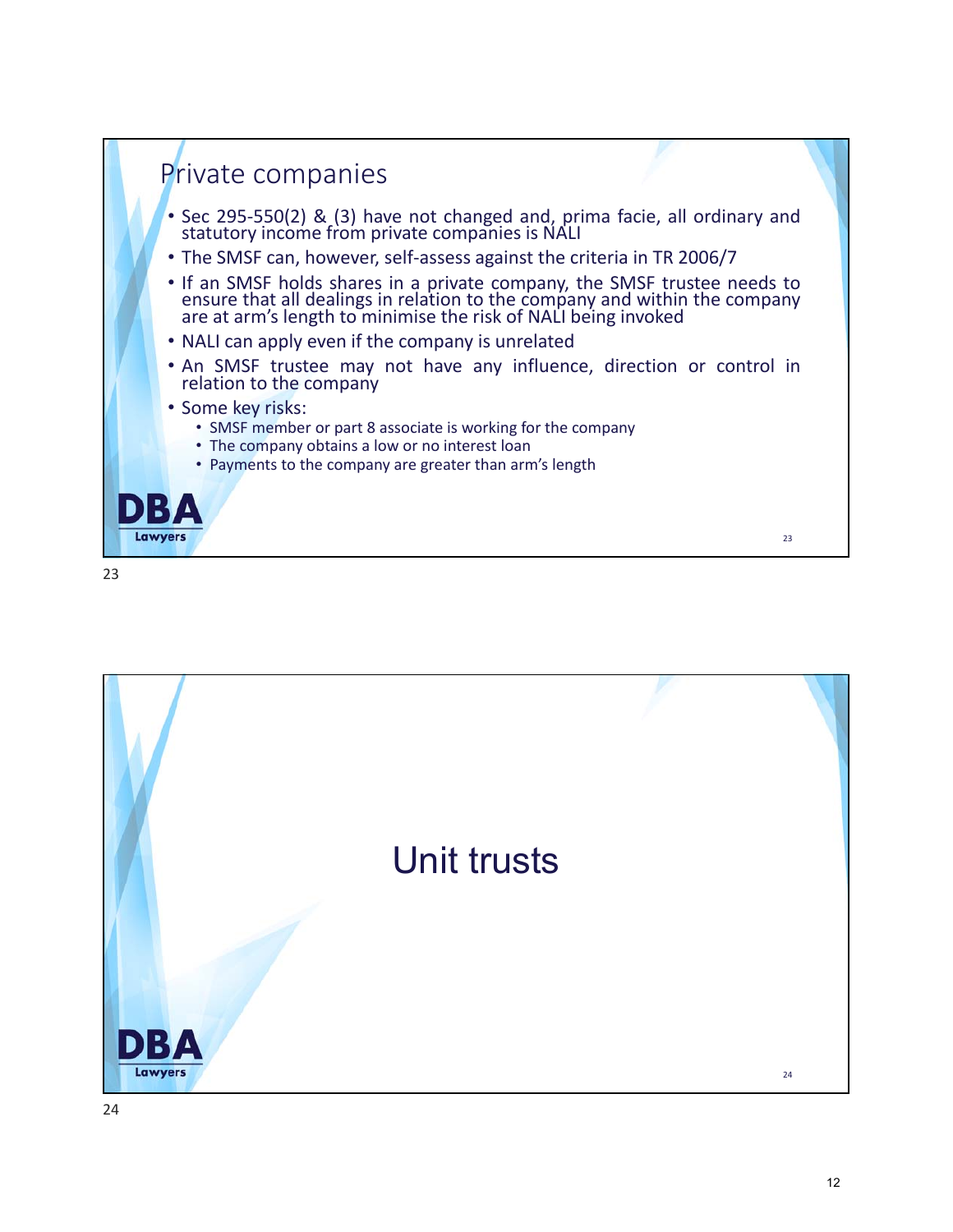

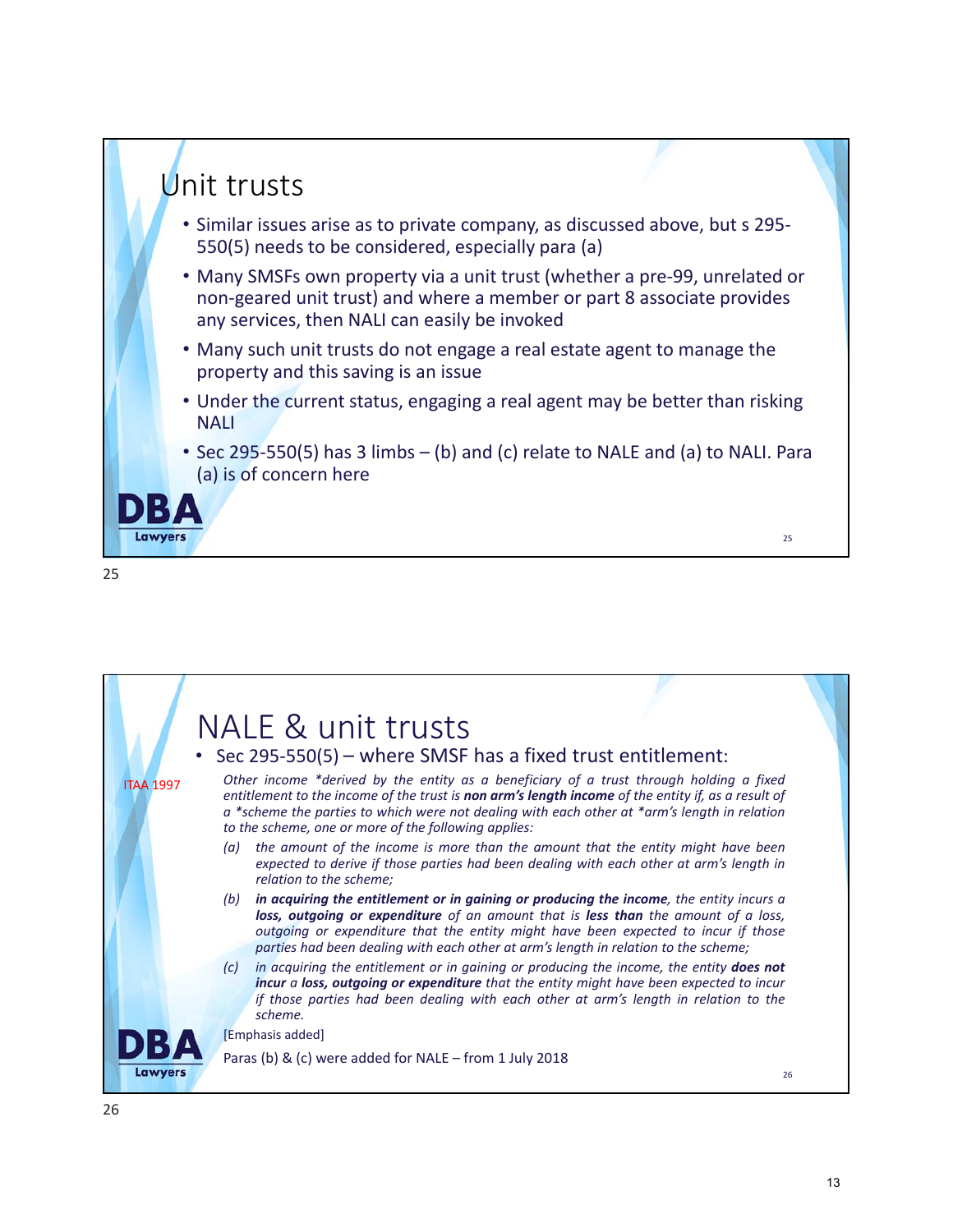

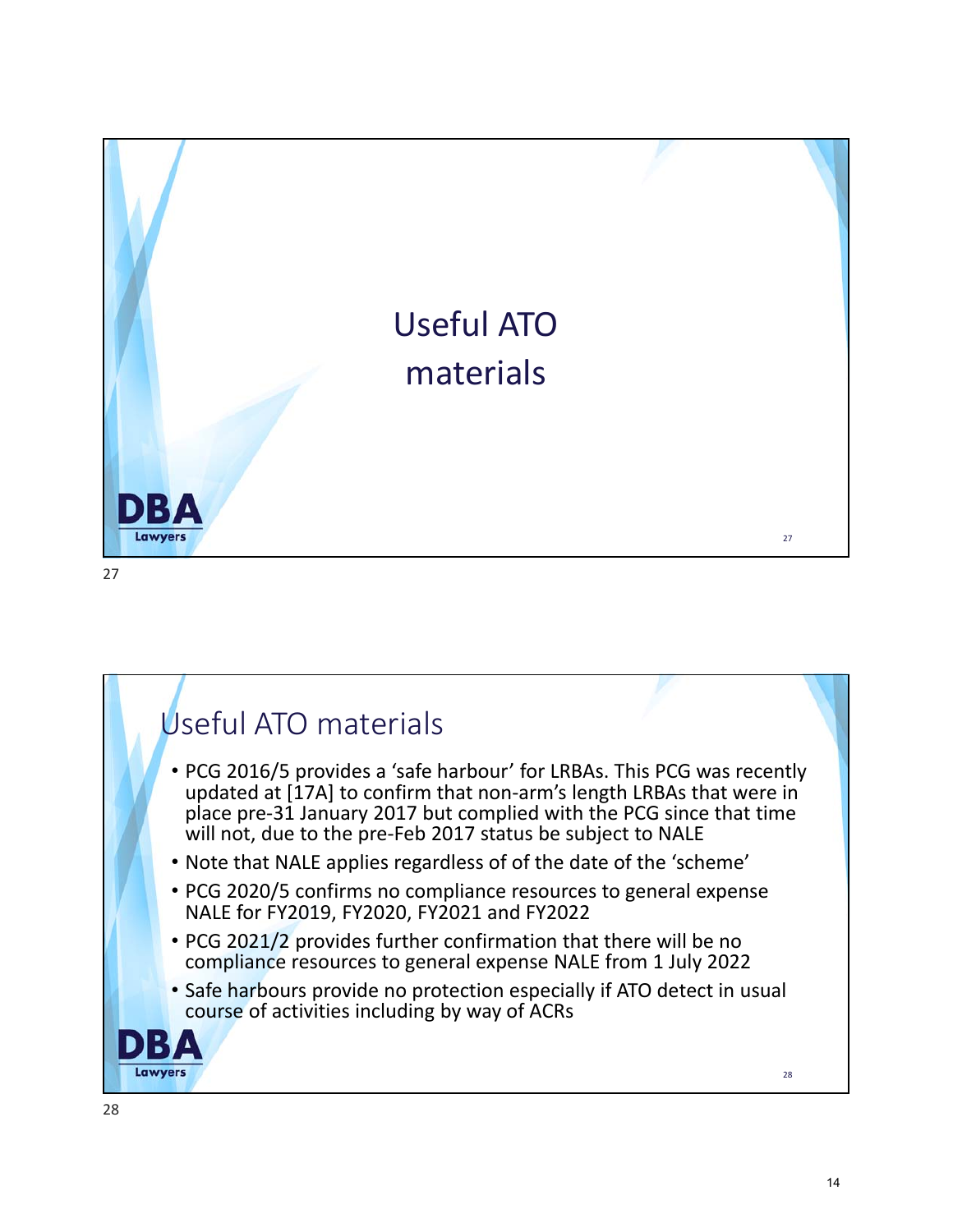

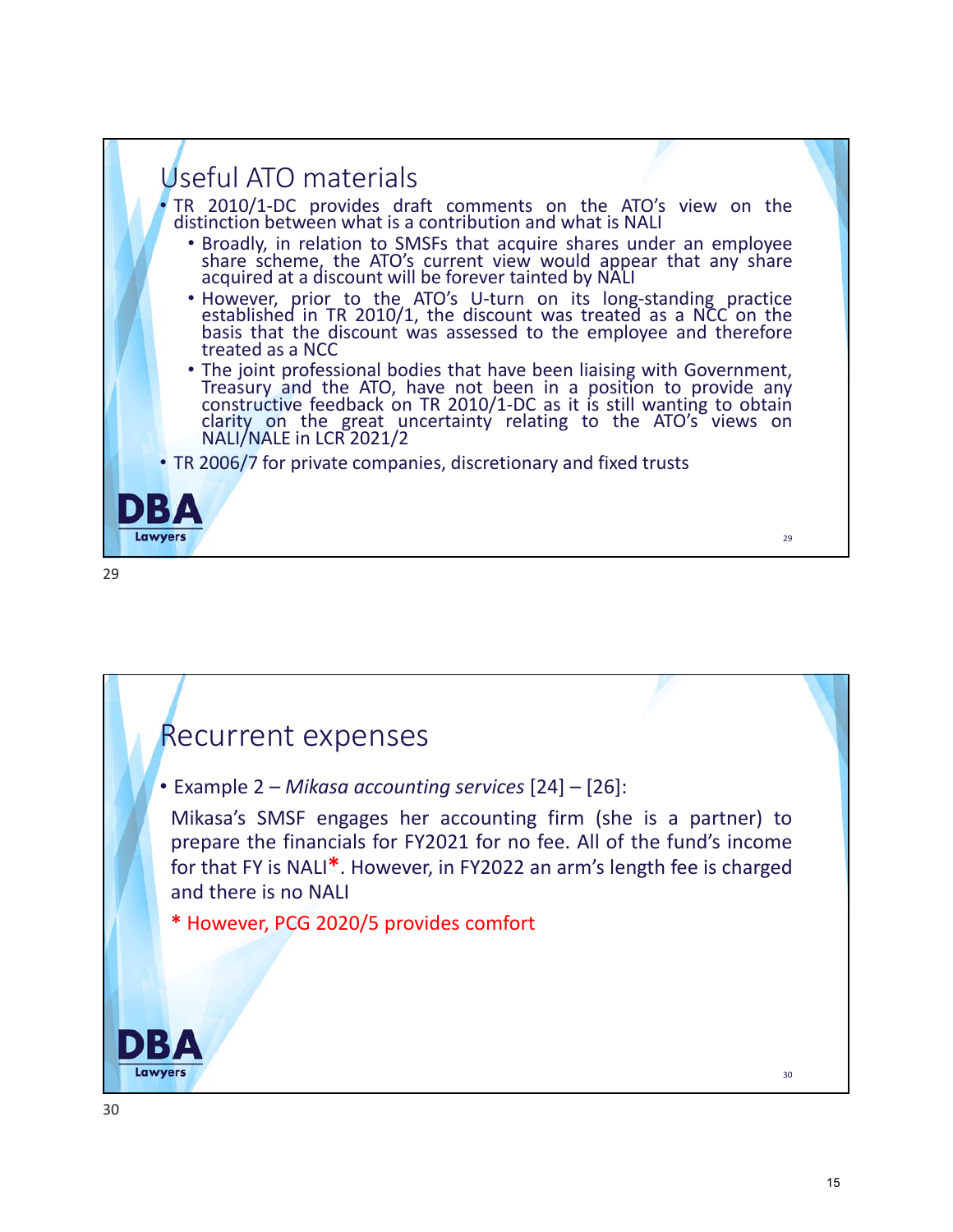# Pricing & discounts

#### • LCR at [51]:

*A … fund might enter into arrangements that result in it receiving discounted prices. Such arrangements will still be on arm's length terms where they are consistent with normal commercial practices. Such arrangements will still be on arm's length terms where they are consistent with normal commercial practices, such as an individual acting in their capacity as trustee (or a director of a corporate trustee) being entitled to a discount under a discount policy where the same discounts are provided to all employees, partners, shareholders or office holders.*

31

D

**Lawyers** 

EM

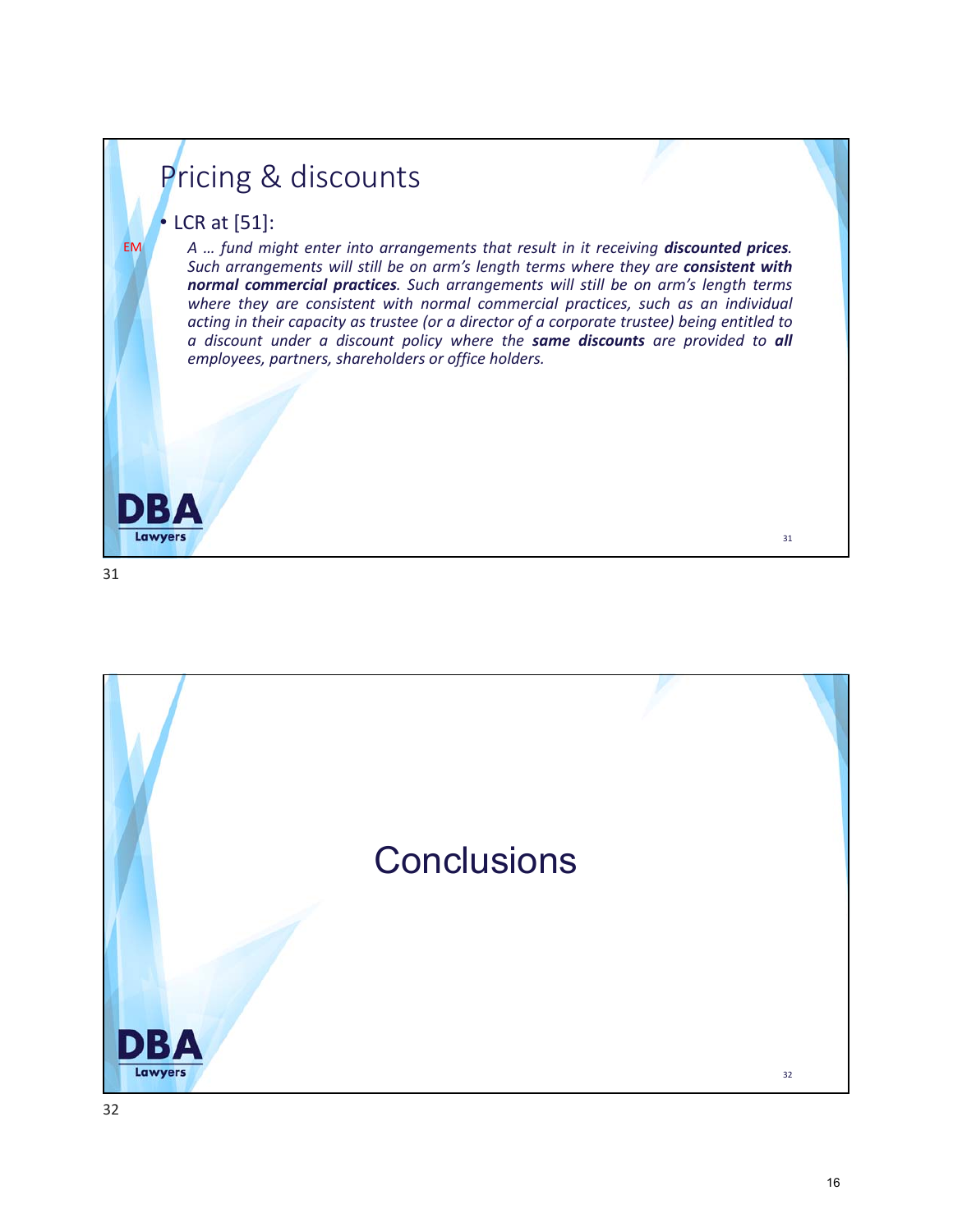

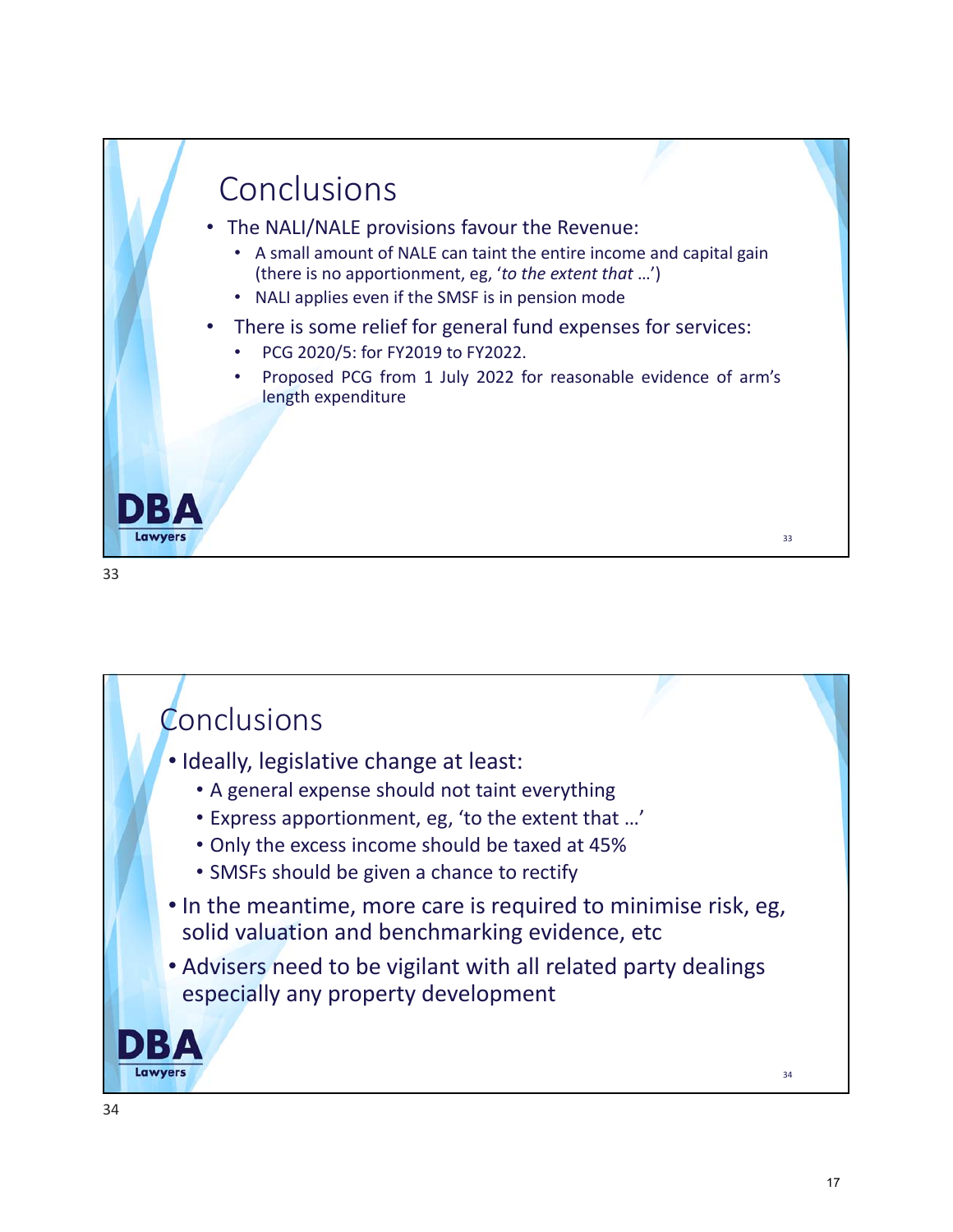